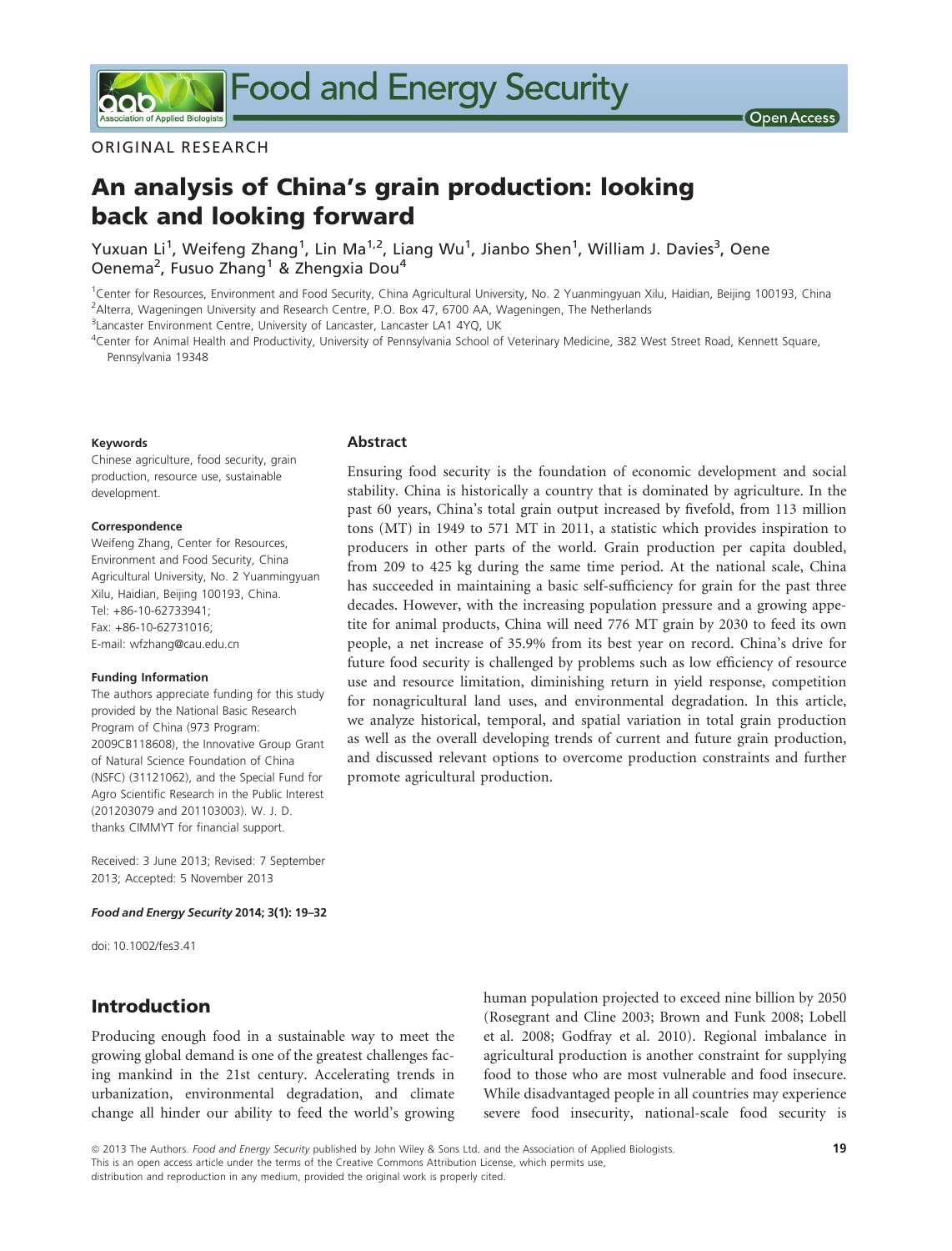currently not a concern in the developed economies of Europe, North America, and Oceania but a major problem in sub-Sahara Africa (Chen et al. 2011). There is a major concern about future food security in a number of regions, with the impacts of reduced food availability and access being felt first in those societies where people currently spend a high proportion of their income on food, such as Asia, sub-Saharan Africa, Latin America, and Caribbean region, and North Africa (Huang et al. 2002; Rosegrant and Cline 2003; Godfray et al. 2010).

China as the world's most populous nation has been sparing no efforts in pursuing national food security as a means of advancing economic development and maintaining social stability. From 1949 to 2011, China's total grain output increased fivefold from 113 to 571 million tons (MT) (Fig. 1), while per capita grain production grew from 209 to 424 kg/year (National Bureau of Statistics of China 2012). This marked achievement is largely attributed to expanding cereal production (rice, wheat, and maize) with the introduction of new varieties, intensification of cropping (double and sometimes triple cropping), and vastly increased inputs in irrigation, fertilizer, and other agricultural chemicals (Zhu and Chen 2002). However, environmental issues such as soil acidification, water contamination, N-deposition, and climate change associated with the overuse of fertilizers in grain production are escalating (Li et al. 2013). How China can sustainably grow its agriculture to meet the increasing demand in coming decades remains a hot debate. Compared to 2011, the population in China is predicted to increase from 1347 to 1462 million by 2030; more people will live in cities (an increase from 47.0% to 61.9%) (UN 2012), and annual per capita income will increase from

1833 to 16,000 USD (World Bank 2012). All these projected changes will push the country's grain demand to a higher level, beyond the current production output of 571 MT. For instance, meat consumption will continue to increase, pushing up the demand for feed grains in future. Meanwhile, low resource use efficiency in grain production, environmental degradation, and climate change can become serious constraints for China to sustain its economic growth and maintain the agricultural productivity in particular (e.g., Kang et al. 2008).

In recent years, world grain production has fallen short of consumption, and by the end of 2008, this drew world grain stocks down to their lowest level in the last few decades. Fortunately, China has maintained a grain self-sufficiency rate above 95%, contributing positively to global food security (Nie et al. 2010). In China, average consumption of cereals and three staple crops (wheat, maize, and rice) reached 207 and 255 MT, respectively, in the last decade, accounting for 22.5% and 24.9% of world consumption (FAO 2012a). If China imports more food, international grain prices will inevitably increase due to the limited grain supply capacity of the world market. This would exert negative impact on the food security in low-income food-deficit countries. Given its large population base and the sheer size of its economy, China's food security is not only a national priority but also a global matter. Therefore, ensuring sufficient food supply in China will help stabilize the world food market.

In this article, we first analyze the trends of grain production in China in the past six decades and identify relevant policies and influencing factors, and then we project the nation's grain demand for 2030 and examine major production constraints. Finally, we discuss potential



Figure 1. The evolvement of the output of rice, wheat, and maize over the period between 1949 and 2011. The data were collected from the China Statistical Yearbook published by National Bureau of Statistics of China in 2012. The other grain crops include millet, sorghum, legumes, and tuber crops.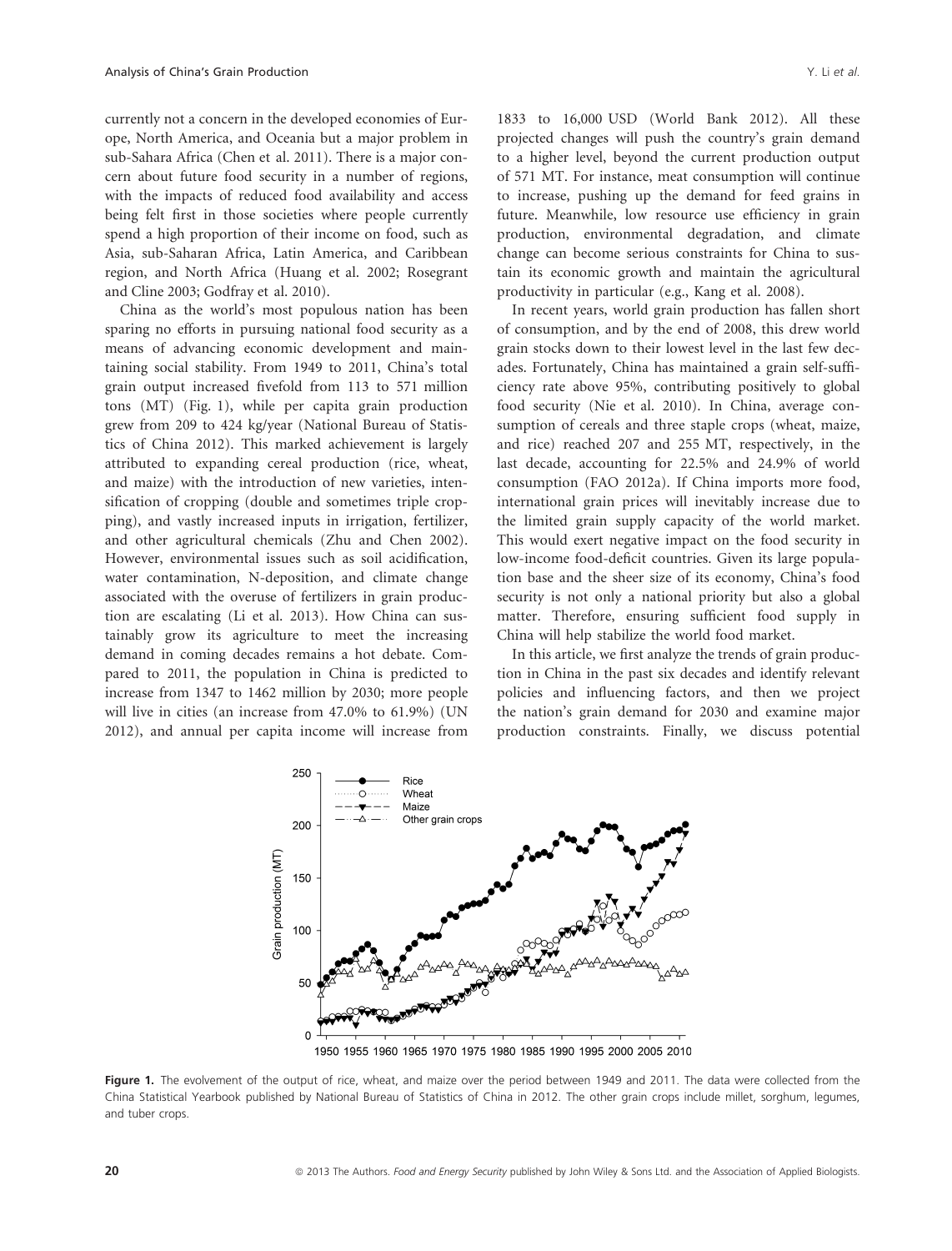pathways for sustainable development of grain production in the future.

# Grain Production Overview

## Trends of total grain output

In FAO publications, grain refers to cereal grains only. However, in China (the National Bureau of Statistics) and here in this article, grain has a broader meaning, encompassing cereals, legumes, and tuber crops. From 1949 (the year the People's Republic of China was established) to 2011, China's annual grain output increased on average by 2.6%, from 113 to 571 MT. Of the total grain production, the three staple cereals (wheat, maize, and rice) accounted for 66.1% in 1949 (74.9 MT) but grew to 85.5% in 2011 (488.2 MT; Fig. 1). However, the increase in total grain production was not linear. It was slow and steady in the initial 30 years (a net increase of 200 MT from 1949 to 1978), rapid and dramatic for the next few years (a net increase of 100 MT from 1978 to 1984), slow and steady again for the subsequent 14 years (another net increase of 100 MT from 1984 to 1998). Thereafter, total grain output decreased considerably for several years, from 512 MT in 1998 to 431 MT in 2003. Fortunately, China's grain production has recovered its trend of upward growth since 2004, achieving another 100 MT increase between 2004 and 2011.

Many factors such as weather conditions, technological advancement, and policy changes interact to affect agricultural production. In China, government policies play a particularly critical and sometimes overriding role. For nearly 30 years after the "New China" was established (from 1949 to 1978), agricultural production was strictly state controlled via the commune system. Throughout the country, the grain market was under the total control of the state and grain price was determined exclusively by the government. Such rigid management controls hindered innovation and restricted agricultural development. Total grain output increased, owing to improved seeds, expanding irrigation, and increasing fertilizer input, but only at a limited pace. The year 1978 marked a turning point when land use reform was initiated. The commune system was replaced gradually with a household contracting mechanism, shifting land stewardship from collectively managed farms into individually chartered small plots, and the decision making on farmland management was transferred from commune leaders or government officials to the smallholder farmers themselves. This fundamental change provided farmers with the much needed incentive for enhancing production and improving life quality. The land use reform and open door policy greatly stimulated the enthusiasm of the farmers and their productivity. Combined with increases in agricultural production inputs and improvement in seeds as well as in management, total grain output increased rapidly. However, the Asian financial crisis in 1998 had a negative impact on China's agricultural production. Grain price dropped, pulling down farmers' income. The Government responded by adjusting the agricultural structure and reducing planting area of grain crops while increasing planting area of cash crops. Across the nation, planted acreage of grain crops decreased by 12.2% and reached the historically lowest point in 2003. From 1998 to 2003, total grain output decreased from 512 to 431 MT. Amid sharp criticisms and public concerns, in 2004 China aborted its long-standing policy of taxing farm households and instead began to provide farmers with four types of subsidy payments including "grain subsidy," "input subsidy," "quality seed subsidy," and "agricultural machinery subsidy" to encourage grain production (Huang et al. 2011a). The amount of subsidies for each farmer household was based on planted area for grain, so farmers were willing to expand the cultivated area in return for the subsidies. Between 2004 and 2011, the subsidy increased from 2.1 to 21.2 billion USD (Ministry of Finance of China 2012). Driven by the series of support policies, total grain output increased by 102 MT from 2003 (469 MT) to 2011 (571 MT). The planting acreage of grain crops climbed to 111 million hectares (Mha) by 2011, an increase of 11.2% from the historical low in 2003 (99.4 Mha).

## The importance of three major grain production regions

There are three regions that are considered China's grain baskets, their collective contribution to the nation's total grain output increased steadily from 68.7% in 1978 to 72.3% in 2011 (Fig. 2). These regions are the mid- and lower Yangtze River region (Yangtze), the Northeast China Plain (NECP), and the North China Plain (NCP). The Yangtze region, covering seven provinces with >200 thousand square kilometers, has long been China's grain production center since Ming Dynasty. This region features a climate of northern subtropics, with annual average temperature of 14–18°C and precipitation around 1000–1400 mm. The planting system in this region is two crop harvests a year, even three in some areas. The abundant water supply and fine climate conditions favor rice and wheat production. There is a well-known Chinese saying, "When the area around Yangtze River has a good harvest, the entire country has enough food."

The other two regions, NECP and NCP, emerged as major grain production centers after the 1950s, as the results of government support polices and heightened investment in agricultural infrastructure. NECP, covering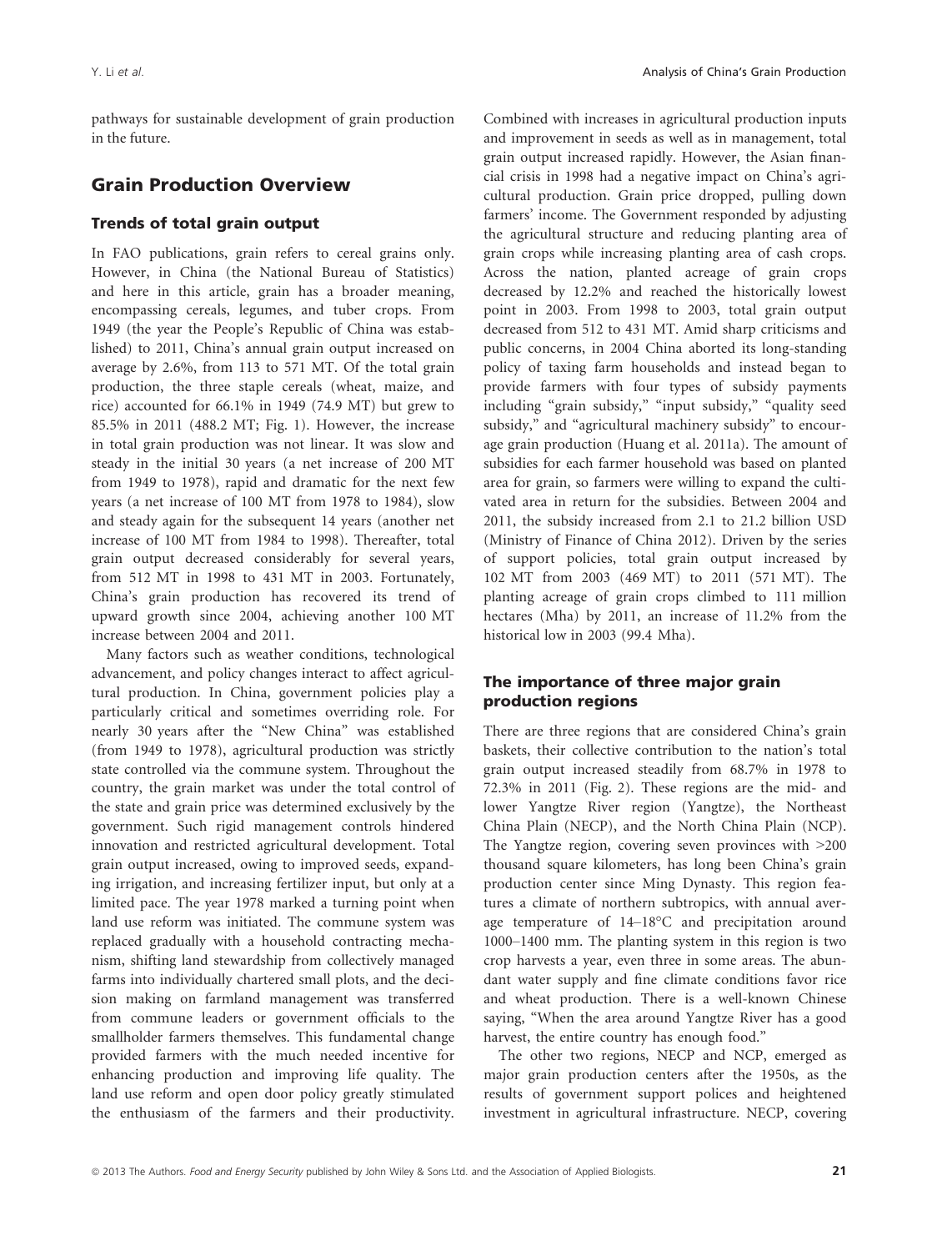

Figure 2. Map of three grain production regions in China. The map was formed based on the software of Global Information System (GIS), and the data were collected from the China Statistical Yearbook published by National Bureau of Statistics of China in 2012.

three provinces (Liaoning, Jilin, Heilongjiang) and 1.5 million square kilometers, is in the temperate and warm temperate zone and characterized by continental and monsoon climate types with an annual precipitation around 350– 700 mm. The soil is fertile and the planting system is one crop-harvest a year, with wheat, corn, soybean, and rice being the major crops. Moreover, the region is rich in surface and groundwater and much of the rice area is equipped with irrigation. The NCP is located in the lower reaches of the Yellow River, covering six provinces with 310,000 km<sup>2</sup>. This region has a typical temperate and monsoonal climate with four distinct seasons. Average annual temperature is about 8–15°C and precipitation is 500–1000 mm. The cropping system features three harvests every 2 years, mostly with a wheat–maize rotation.

Collectively, the three regions constitute a total of 75.0 Mha of arable land, accounting for 61.6% of the total arable land in the country (National Bureau of Statistics of China 2012). In 2011, cultivated area of grain crops in the three regions accounted for 76.4% of the total cultivated area in China. From 1978 to 1984, total grain output increased by about 103 MT (from 304 to 407 MT) in the country; 65.1% of the increase was in the three grain basket regions (from 209.4 to 276.2 MT) (Fig. 3). In the period between 1984 and 1998, another 100 MT net increase was achieved in the country, of which 70.9% was attributed to increases in the three regions. During the most recent push for grain production (2004–2011; 100 MT net increase), 90.6% of the increase was from the three regions. Clearly, the importance of the three grain baskets in China's food security



Figure 3. The proportion of the increased grain production in three regions to that in whole country.

has become progressively more critical in the past three decades. However, with the rapid development of intensive grain production in these three regions, environmental problems, such as eutrophication, soil acidification, Ndeposition, and climate change associated with uses of fertilizers, pesticides, and agricultural machines have also intensified and may become serious constraints to future growth. Hence, it is important to evaluate whether further significant increases in productivity can be achieved in these already productive areas.

Meanwhile, the production of the three staple crops in the three regions also grew in both absolute terms and as a relative proportion of national production. Net increase in the three staple grains amounted to 67.5 MT from 1978 to 1984, accounting for 76.4% of the relevant increase in the country. Maize was the fastest-growing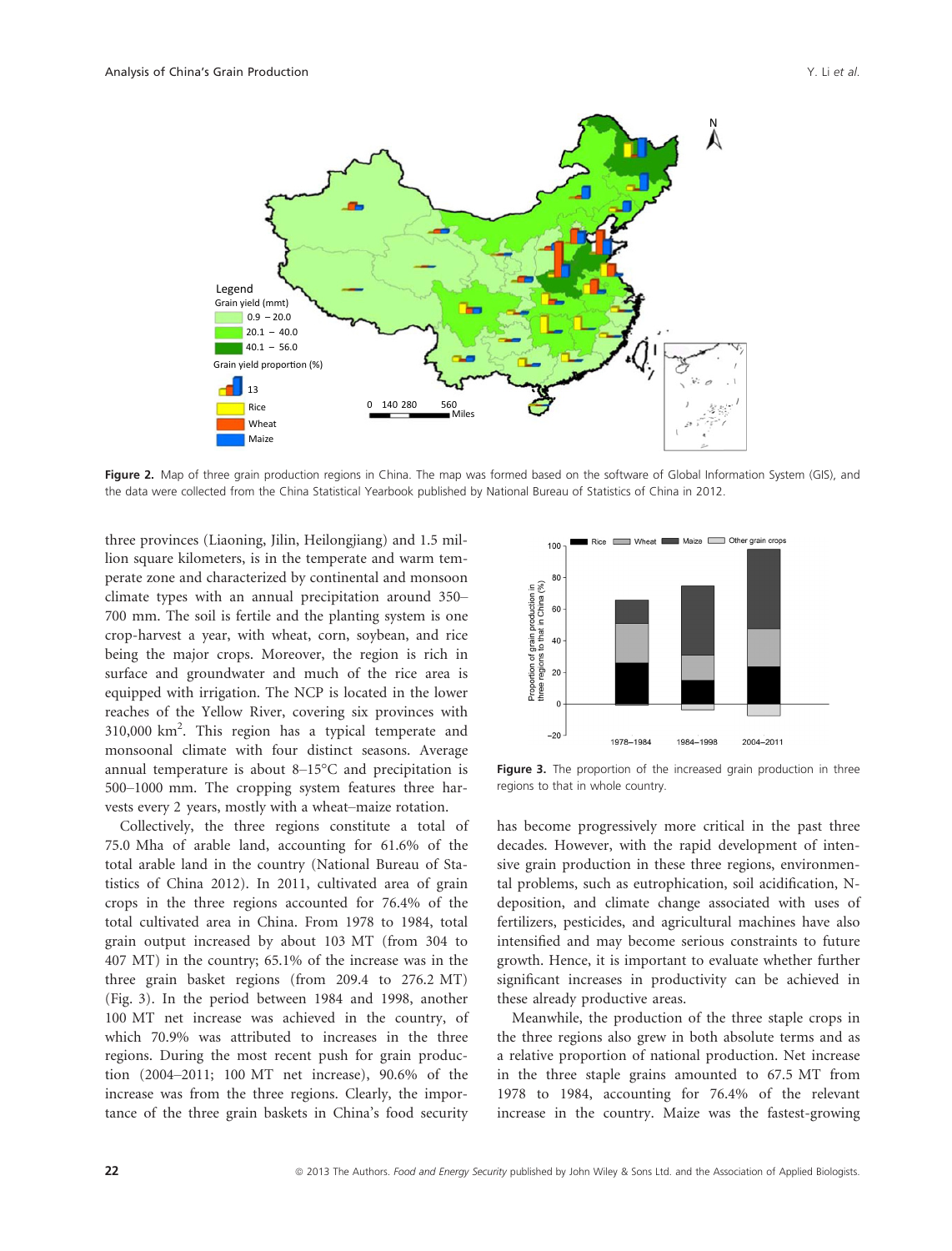crop during this period in the country as well as in the three regions, accounting for 61.4% and 50.3% of the net increase in grain production in the whole country and the three regions, respectively. Moreover, maize production in the three regions accounts for 75.7% of maize produced in the whole country. Maize is the major feed crop for animal production and its rapid growth in popularity with farmers reflected the fast increasing demand from the population for more meat in their diet. Between 2004 and 2011, total meat production increased by 20.4% (from 66.1 to 79.6 MT). China's growing economy, income, and urbanization will further stimulate the appetite for animal products and thus additional demand for maize is inevitable. It is well known that a diet with a high content of animal protein is highly demanding of agricultural inputs, compared to the production of a largely vegetarian diet. Jagerskog and Clausen (2012) have shown that a very high proportion of the substantial use of water in Chinese agriculture since 1980 has been focused on extra meat production. Moreover, with the rapid development of the Concentrated Animal Feeding Operations (CAFOs), the growing disconnection between animal production in CAFOs and grain production is not conducive for the development of circular agriculture, for instance, it will be costly and impractical to bring manures from distant livestock farms to cropland where manure nutrients can be effectively utilized.

In the most recent push for grain production across the country (2004 and 2011), 90.7% of the national increase in the three staple grains was attributed to that in the three regions. Undoubtedly, China's food security depends heavily on the production output in the Yangtze, NECP, and NCP regions.

## Grain production attributed to yield versus planting area

Total grain output depends on two factors: cultivated area and crop yield. From 1978 to 2011, total cultivated area for grain decreased from 121 to 111 Mha across the country, but total grain output increased from 305 to 571 MT owing to enhancement in yields. Rice yield increased from 4.1 t ha<sup>-1</sup> in 1978 to 6.7 t ha<sup>-1</sup> in 2011, wheat from 2.0 to 4.8 t  $ha^{-1}$ , and maize from 2.3 to 5.7 t  $ha^{-1}$ . Taken together, average grain yield increased from 2.5 to 5.2 t ha<sup>-1</sup> during the 33-year time span.

Examined more closely, from 1978 to 1984, the 100-MT increase in grain output was attributed entirely to yield improvement (from 2.5 to 3.6 t  $ha^{-1}$ ) whereas the acreage of grain crops actually decreased (from 120.6 to 112.9 Mha), so the yield improvement contributed 127% to the net increase in grain production in this period. Between 1984 and 1998, another 100-MT net increase in grain output was achieved, again mainly attributed to yield increase (by 0.8 t  $ha^{-1}$ , contributed 96% to the net increase in grain production) rather than planting area expansion (by 0.9 Mha only, contributed 3% to the increase in grain production). However, the situation changed during the period between 2004 and 2011, when the 100-MT increase in grain output was largely derived from an expansion of cultivated area, with a net increase of 9 Mha, which contributed 54% to the net increase in grain production, whereas crop yield only increased by 0.5 t ha<sup>-1</sup>, contributed 41% (Fig. 4A). The substantial slowdown in yield improvement over the past three decades is a reflection of diminishing return as the increasing production inputs are met with a decreasing yield response. This slowdown also implies that there is a growing challenge in keeping up with the country's escalating grain demand. High use of fertilizer and water and decreasing yield responses, combined with shortages and escalating costs of these and other inputs, threatens sustained crop productivity for the future as well as the maintenance of a low environmental footprint in agriculture (Fan et al. 2011).

The trends at the national scale described above were also mirrored in the three basket regions, that is, increases in total grain output were dominated by yield improvement at first, and planting acreage expansion became increasingly more important recently (Fig. 4B–D). In fact, there was a net increase in the acreage of the three staple crops, totaling 11.5 Mha (from 50.8 to 62.3 Mha) between 2004 and 2011 in the three regions, which offset an actual decrease in grain acreage in other part of the country. As mentioned earlier, nationally the acreage increased by 9 Mha for the same time period. The expansion in the three regions was made up as follows: rice (2.5 Mha), wheat (2.8 Mha), and maize (6.2 Mha). Such planting area expansion for grain production resulted directly from decreases in the acreages of nongrain crops (oil crops, cottons, and hemp crops) as well as conversion of wetland in NECP into crop production (discussed later). These shifts reflected the fact that farmers were increasingly motivated in their engagement in grain production because of stable prices for grain crops, a hefty subsidy on grain production, and the development of labor-saving machineries. Once again, strong policies played a critical role in stimulating grain production allowing production to keep up with the growing food demand since 2004.

# Food Security Challenges in Coming Decades

### Grain demand by 2030

Human population in China is projected to peak at 1467 million in 2030. Per capita income is projected to reach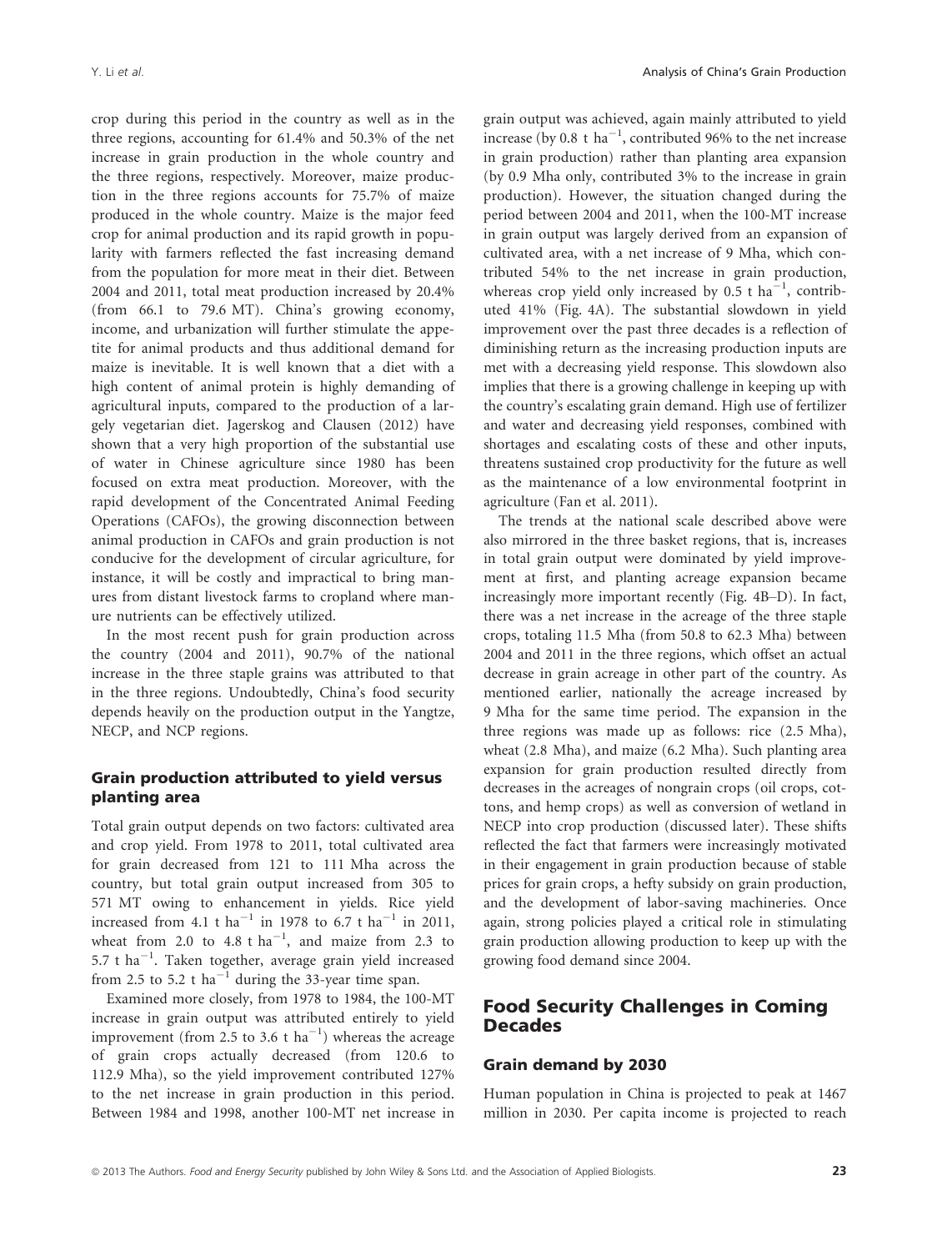

Figure 4. The contribution ratios of the crop yield and cultivated area to promote the grain production in China (A) and wheat (B), maize (C), and rice (D) production in three regions.

16,000 USD in 2030, a sixfold increase from 2011. Also, 61.8% of Chinese people will live in cities by 2030. All these changes have and will continue to bring significant increase in food demand (Heilig 1997). As shown in Table 1, food consumption in China increased dramatically from 1961 to 2007, especially for animal products such as meat and milk increased annually by 5.9% and 5.4%. In comparison, per capita consumption of cereal and egg in China exceeds that in USA, EU, and Japan; meat consumption is slightly higher than that in Japan but much less than that in the USA and EU (Table 1). One very clear contrast between China's diet and that of the other countries in comparison is the amount of milk consumption. In 2007, USA had nearly nine times, EU eight times, and Japan three times of China's per capita milk consumption.

Rapidly rising income in China fuels a growing appetite for animal products, which in turn pushes the grain demand even further. It takes roughly 7, 3, 2.1, 3.5, 2.5, and 2.1 kg grain, respectively, to produce 1 kg of beef, mutton, poultry, pork, egg, and milk (Liu, 2002). We calculated the quantity of grain needed for 2030 under a number of scenarios (Table 1). If the average Chinese dietary composition approaches that of Japan (2007 level), China would need 722 MT grain by 2030. Assuming that

the country adopts the EU or USA diet, China would need 1445 or 1733 MT grain (Table 1). We also calculated grain demand based on the dietary recommendation of the Chinese Society for Nutrition (Table 1), and the corresponding grain demand would be 776 MT. This would be 204.4 MT greater than the country's best record of 571 MT (in 2011). In other words, to fuel an aspirational "Western diet," China will need to increase its total grain output by 35.8% from its record level in order to maintain grain self-sufficiency by 2030. Whether China will be able to attain this goal depends on many factors, not least the type of diet that becomes typical for the average Chinese. The health impacts of changes in diet need to be an important consideration for policy makers (Tansey 2013) but detailed discussion of these factors is beyond the scope of this article. However, some major constraints on future production are discussed below.

### Constraints to crop yield

Assuming average crop yield remains the same as 5.2 t  $ha^{-1}$  in 2011, cultivated area would have to increase to 150 Mha, an increase of 36.4%, to meet grain demand of 776 MT by 2030 based on the per capita food intake recommended by Chinese Society for Nutrition. This is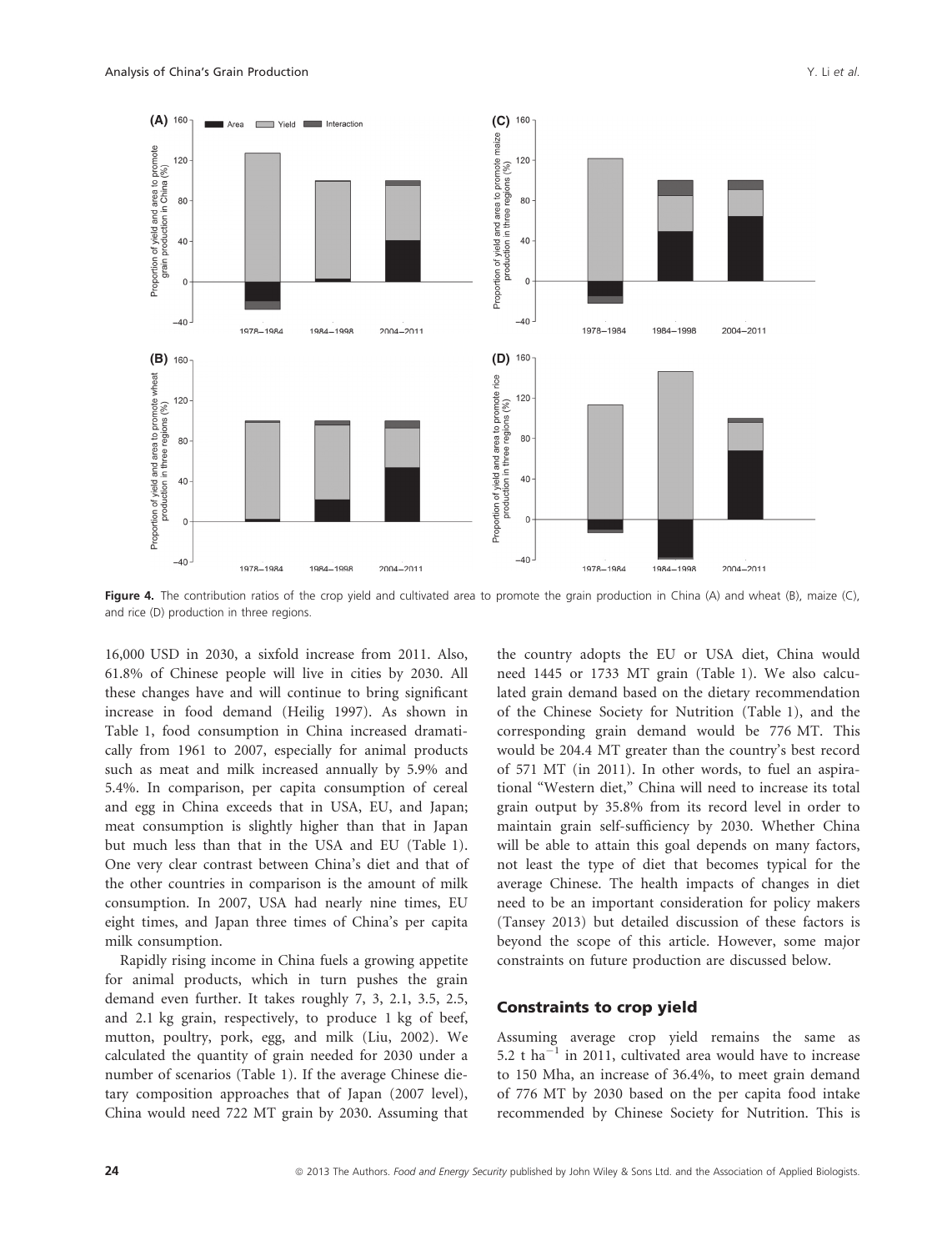|                   |                                   | Per capita food intake <sup>2</sup> (kg/year) |                   |                  |                   |                  |  |
|-------------------|-----------------------------------|-----------------------------------------------|-------------------|------------------|-------------------|------------------|--|
| Year              | Population <sup>1</sup> (million) | Cereal                                        | Meat <sup>3</sup> | Egg <sup>3</sup> | Milk <sup>3</sup> | Total grain (MT) |  |
| 1961              | 667                               | 93                                            | 3.7               | 2.1              | 2.5               | 81               |  |
| 1978              | 957                               | 152                                           | 11.3              | 2.5              | 3.1               | 199              |  |
| 1984              | 1040                              | 182                                           | 17.5              | 3.9              | 4.2               | 275              |  |
| 1996              | 1226                              | 174                                           | 38.3              | 14.8             | 8.2               | 426              |  |
| 2004              | 1300                              | 157                                           | 51.0              | 16.5             | 16.7              | 515              |  |
| 2007              | 1321                              | 153                                           | 52.0              | 17.4             | 28.7              | 545              |  |
| 2030 <sup>4</sup> | 1467                              | 112                                           | 122.1             | 14.3             | 253.8             | 1733             |  |
| 2030 <sup>5</sup> | 1467                              | 125                                           | 83.4              | 12.4             | 241.4             | 1445             |  |
| 2030 <sup>6</sup> | 1467                              | 115                                           | 45.9              | 19.6             | 76.5              | 722              |  |
| 2030 <sup>7</sup> | 1467                              | 146                                           | 27.4              | 18.3             | 109.5             | 776              |  |

|  |  |  |  |  |  |  |  | Table 1. The tendency of per capita food intake and prediction in 2030. |  |
|--|--|--|--|--|--|--|--|-------------------------------------------------------------------------|--|
|--|--|--|--|--|--|--|--|-------------------------------------------------------------------------|--|

1 The data of Chinese population in 2030 is based on the prediction of United Nations under the condition of the high birth rate (UN, 2012).  $^2$ The data of the per capita food intake are cited from Food and Agricultural Organization (FAO 2012b).

<sup>3</sup>The total consumption of the per capita food in terms of the grain is recalculated based on the different conversion rates of meats, eggs, and milk: 1 kg beef = 7 kg grain; 1 kg mutton = 3 kg grain; 1 kg poultry = 2.1 kg grain; 1 kg pork = 3.5 kg grain; 1 kg egg = 2.5 kg grain; 1 kg milk = 2.1 kg grain (Liu, 2002).

<sup>4</sup>Scenario 1 is calculated based on the per capita food intake of USA in 2007.

5 Scenario 2 is calculated based on the per capita food intake of EU in 2007.

<sup>6</sup>Scenario 3 is calculated based on the per capita food intake of Japan in 2007.

<sup>7</sup>Scenario 4 is calculated based on the per capita food intake recommended by Chinese Society for Nutrition.

unlikely considering the ever-growing competition for land from nonagricultural sectors and potentially from biofuels. In fact, cultivated area decreased from 120.6 to 110.6 Mha in the past three decades, an average annual decrease rate of 0.3%. The central government has decreed that for the future, cultivated area for grain should be maintained at around 110 Mha (2011 level). Assuming this to be the case for the coming decades, crop yield will need to reach 7.0 t  $ha^{-1}$  in order to produce 776 MT grains by 2030. In other words, China must increase the unit grain yield per hectare by 34.6% from its best record by 2030 in order to keep up with the demand for grain nationally. In the last two decades, the crop yield increased from 4.1 to 5.2 t  $ha^{-1}$ , with an annual growth rate of 1.2%. If China can maintain the same growth rate of 1.2% in the next 20 years, by 2030 the crop yield would reach 6.5 t  $ha^{-1}$ , still short of the 7.0 t  $ha^{-1}$  needed for the 776 MT target.

Modern genetic and crop improvement programs designed to enable the capture of more carbon are now focused on substantially improving the yields of the world's major crops (Parry et al. 2011). Grain yield will be improved through improved photosynthetic efficiency, altered canopy and root architecture, modified seed development, and enhanced nutrient utilization efficiency. This will be introduced utilizing breeding, exploiting novel germplasm, transgenesis, and other forms of genome remodeling.

During the past six decades, improvement of crop yield was largely depending on resource inputs. From 1952 to 2011, irrigated area increased twofolds (from 20.2 to 61.7 Mha), annual consumption of chemical fertilizers 712 times (from 0.08 to 57 MT), agricultural machinery power 4886 times (from 0.2 to 977.3 million kW), and agricultural use of electricity 14,279 times (from 0.1 to 714 billion kWh). Meanwhile, the growing inputs of resources were accompanied by a diminishing response in grain yield (Fig. 5). For example, during the period between 1960s and 1990s, the partial contribution of chemical fertilizer to the yield increases in wheat, maize, and rice was by 40–60% (Lin and Li 1989), but for the period of 2000–2008, the contribution ratio dropped to 30.5%, 25.3%, and 18.7%, respectively (Zhang et al. 2008). Furthermore, many yield-enhancing technologies are already widely adopted, such as fertilizers, modern crop varieties, irrigation, and agricultural machinery, but the contribution ratio to total grain production by crop yield continues to decline. It is questionable if greater technological and resource inputs would lead to further greater production, and if so, at what price.

## Constraints in the three grain basket regions

The three food basket regions produced 91.8% of the net increase in grain output in the whole country during the period of 2004–2011. Without doubt, China's pursuit of food security will continue to rely on these regions. However, there are serious constraints within these regions that hinder agricultural development in the future, for example, destruction of the wetland (Jiang et al. 2009)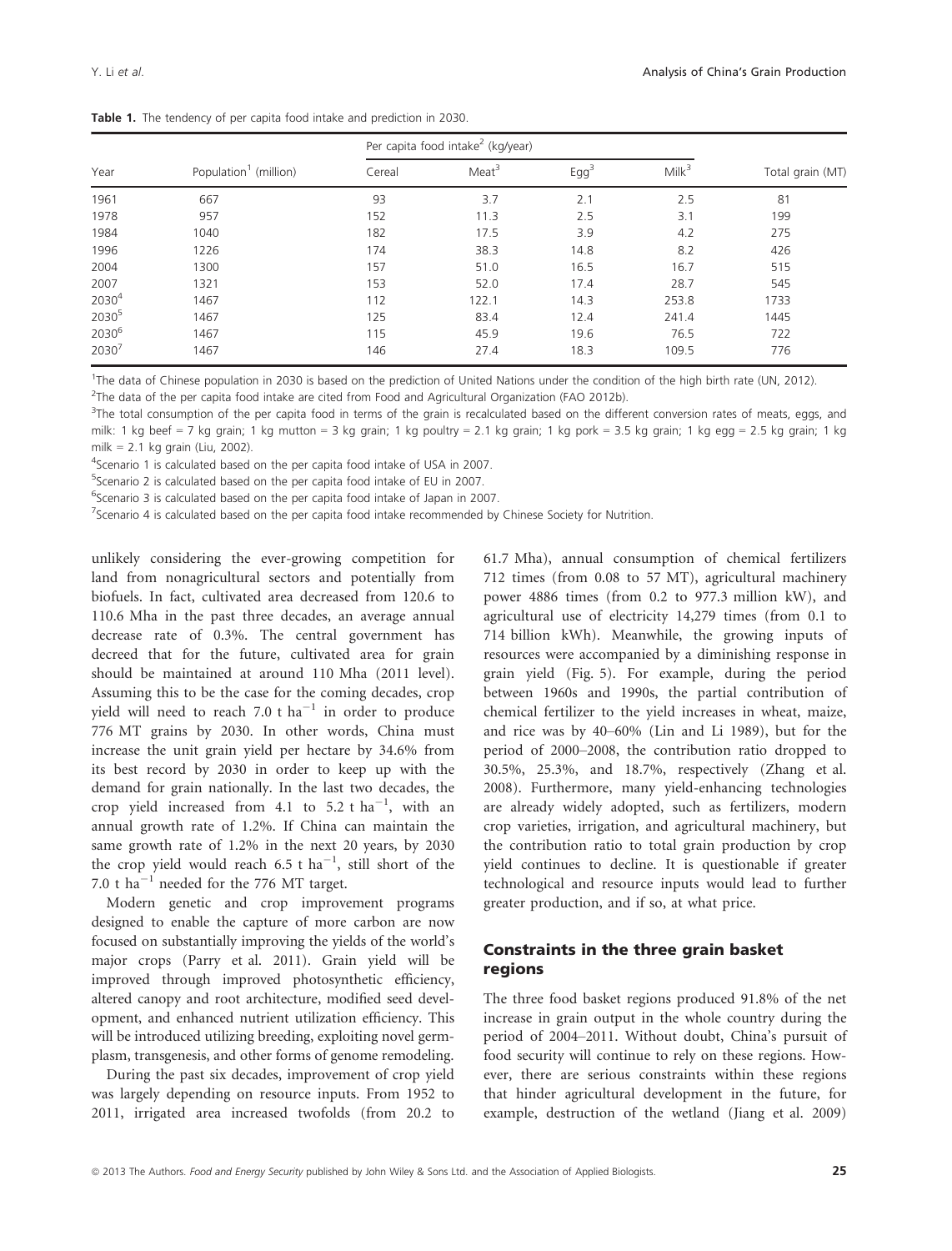Machine Irrigation<br>Fertilizer

Electricity - Crop viek

4500

3600

2700

1800

900

Index of agricultural material inputs<br>per hectare (1978 = 100)



 $\overline{3}$ 

 $\overline{2}$ 

 $\overline{1}$ 

 $\Omega$  $\Omega$ 1978 1984 1998 2004 2011 Figure 5. Increasing resource inputs for total grain production growth by 100 MT. The data were collected from the China Statistical Yearbook published by National Bureau of Statistics of China in 2012. The amount of agricultural material inputs in different years is showed by the index (1978 = 100). The nodes on the line represent the total yield of the maize, rice, and wheat in 1978, 1984, 1996, 2004, and 2011, respectively.

and soil erosion problems in NECP (Wang et al. 2008a, b), severe water shortage in NCP (Khan et al. 2009), and land competition in the Yangtze region (Chen 2007).

The NECP is China's most concentrated area of wetland, totaling 6.4 Mha in 2010 (Xing et al. 2011). Wetland, with important ecological functions and values, is an ecological landscape rich in biodiversity and one of the most important natural habitats for all walks of live. Unfortunately, exploiting the natural wetland for grain production has been on-going for decades in this region. An estimated 2 Mha natural wetland was converted into artificial wetland for grain production between 1979 and 2007, while the fastest growth of the artificial wetland occurred during the period between 2001 and 2007 (increased by 1 Mha) (Xing et al. 2011). This trend must be reversed because it is destructive, unsustainable, and potentially disastrous for the ecological system. In fact, in recent years, government has begun to implement a policy of conversion of farmland back into wetland.

Soil erosion is another widespread problem in NECP. This region's vast agricultural wealth resides largely in its 11 Mha of black soil, of which 8.2 Mha has been used for grain production. Black soil erosion has worsened in recent years. A consulting project of the Chinese Academy of Engineering estimated that the black soil layer is eroding at an annual rate of nearly 1 cm, with the annual erosion volume totaling  $100-200$  million m<sup>3</sup>. Soil erosion takes away nutrients; and the reduction in total grain production caused by decreased soil fertility was estimated to be 2–4 MT annually (Wang et al. 2008a,b). Although various measures have been taken, for example, planting trees, establishing windbreaks, to prevent soil erosion, the current tillage practice is the main factor for

soil erosion. Continuous corn or rice production in the NECP, as rotation with soybeans has disappeared, will eventually become a problem for soil quality (carbon removal due to harvesting stover) and pest management. The challenge is to protect the regions' natural resources, notably wetland and black soil, while sustaining or even increasing grain yields.

For the NCP, water scarcity is the most serious problem. Summer maize typically consumes 420 mm water and winter wheat 450 mm (Liu et al. 2002) but annual precipitation averages merely 500 mm and varies from 300 to 1000 mm (Li et al. 2005; Meng et al. 2012). Only 20–30% of the precipitation occurs during the winter wheat growing season (Wang et al. 2008a,b; Sun et al. 2010), therefore, the crop relies heavily on irrigation, typically 3–4 times per season (consuming  $750-900$  m<sup>3</sup> water per ha with each irrigation). Hebei province, one of the provinces in NCP, has 72.8% arable land with irrigation facility in 2011 (National Bureau of Statistics of China 2012). Agricultural water use accounts for 64.7% of total water consumption in NCP, and 70% of the agricultural water is derived from groundwater (through well construction with government subsidies) (Zhang et al. 2011). Excessive mining of groundwater aquifers in North China has caused the water table to recede, from a few meters below the soil surface in 1970s to 30 m or more, at a speed of around 1 m/year (Wang et al. 2002; Kang et al. 2008). Assuming the water use efficiencies of 1.5 and 2.7 kg  $t^{-1}$  for wheat and maize as in the optimized experiment in NCP (Meng et al. 2012), production of the required wheat and maize output in the region for 2030 (91.7 and 96.8 MT) would need 96.9 billion tons of water, which is more than the current estimates of groundwater reserve in the region (75.4 billion tons; Ministry of Water Resource of China 2012). The impact of climate change may further exacerbate the water shortage in NCP (Piao et al. 2010). Furthermore, the fast developing animal and vegetable production sectors in the region have been and will continue to dry up the aquifers faster. In addition, rapid urbanization and industrialization will increase water transfers from low-value agricultural uses to high-value industrial and domestic uses (Matsuno et al. 2007). Resolving the water shortage issue systemically therefore is absolutely critical to the region's future development, particularly in agriculture.

Reducing water use without decreasing crop production is difficult because evaporation from crops is tightly coupled with the capture of carbon. A limitation in water supply to decrease transpiration below the rate regulated by the evaporative demand of the natural environment will dry the soil and limit plant growth. Deficit irrigation appears to be an effective management approach, particularly for areas with water shortage such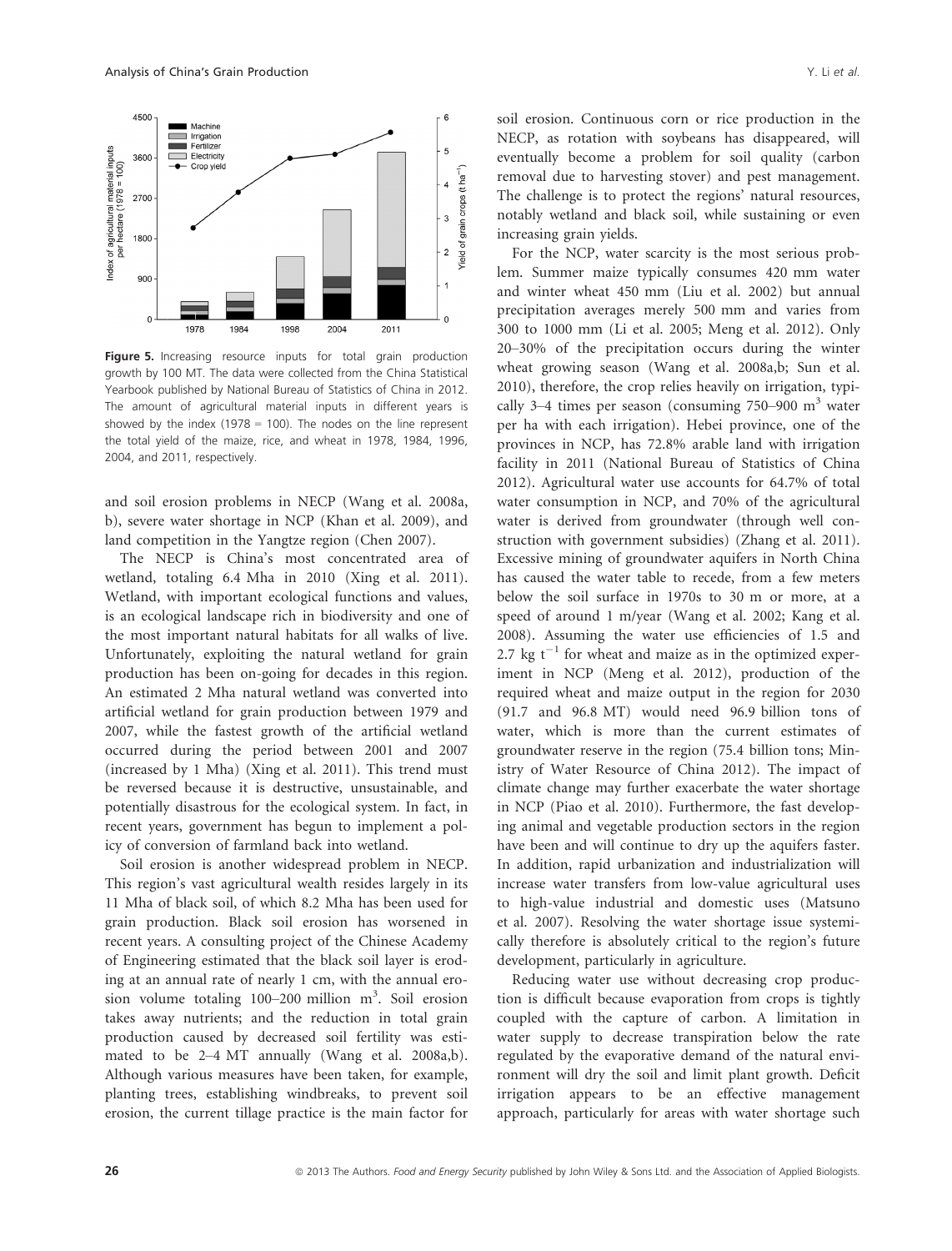as NCP. This is achieved by using deficit irrigation to regulate excessive vegetative vigor and to shift the balance between grain/fruit and vegetative growth toward sustained production of high-quality grain/fruit thereby delivering a substantial dividend in terms of crop value (Davies et al. 2002). The extent of grain filling in monocarpic cereals depends on carbon from two sources: current assimilates and assimilates redistributed from reserve pools in vegetative tissues (e.g., stems and leaf sheaths). Remobilization of reserves from these stores to the grain can contribute as much as 40% of rice yield. High applications of nitrogen fertilizer can delay crop senescence and prevent remobilization thereby reducing grain yield. Yang and Zhang (2010) have shown that deficit irrigation helps stimulate senescence, enhance resource remobilization and thereby increase Harvest Index and grain yield.

Several approaches to deficit irrigation have proved successful for various crops (see, e.g., Chaves et al. 2007; Fereres and Soriano 2007). In China in particular, these techniques have impacted very positively on water productivity, catchment hydrology, and the quality of the natural environment. Kang and Zhang (2004) have developed a novel irrigation method termed controlled alternate partial root-zone irrigation (CAPRI). This technique, exploiting plant's drought stress biology (Gowing et al. 1990), can improve crop water use efficiency substantially and save significant quantities of water. In a range of experiments in China, CAPRI maintained high grain yield with up to 50% reduction in irrigation water use. Conventional irrigation with the same reduced amount of water delivered a substantial decrease in yield. The technique was extended to over 4000 ha of cereals in northwest China. In one region of over 1000 ha two million  $m<sup>3</sup>$  of irrigation water was saved and substantial electric energy for pumping groundwater was also saved.

The Yangtze region faces a different issue, where competition for land from the nonagricultural sector has been particularly fierce. Grain production acreage has declined substantially since 1987, due largely to rapid municipal and industrial growth in Yangtze region such as Shanghai, Jiangsu, and Zhejiang province (Long et al. 2007). Take Jiangsu province for instance, urban settlements, rural settlements, and industrial land increased by 87,997 ha (175%), 81,041 ha (105%), and 12,692 ha (398%), respectively, from 1990 to 2006. Previous rice paddy fields and dryland contributed to newly urbanized areas by 37.12% and 73.52% during 1990–2000, and 46.39% and 38.86% during 2000–2006 (Liu et al. 2010). Arable land in the Yangtze region decreased from 25.3 Mha in 1996 to 23.9 Mha in 2008, the decrease averaging  $-0.5\%$  per year. If the output of rice is increased by 20.6 MT, the cultivated area would need to increase by 3.1 Mha from the yield of rice achieved in 2011. If wheat output increases by 19.1 MT, more than 4.1 Mha of additional cultivated area will be needed on top of the 5.7 Mha currently used for wheat production. Therefore, increases in grain output in the Yangtze region will become increasingly difficult.

## General Discussion

China has made a remarkable stride in the past six decades in increasing grain production and enhancing its food security, thanks to the "green revolution" in genetic improvement along with accelerated resource inputs, advances in nutrient management on grain production system, and what for the most part have been effective and supportive agricultural policies (Table 2).

Agricultural production in China was largely fragmented and staggering due to the long-term war prior to 1949. Between 1949 and 1977, the "People's Commune" system was mandated by the government as a way to solve the problem of low efficiency of the grain production of small household farmers. Under this system, massive amounts of labors were organized to cultivate wastelands, reclaim land, and conduct farmland water conservancy projects in order to expand farmland and irrigated area. Consequently, the total cultivated area for grain production increased from 110 to 120 Mha, around 9.5%. Irrigated area in China increased from 20 Mha (less than 20% of the total area of farmland in 1952) to 50 Mha (more than 40% of the total area of farmland by the end of 1978). Meanwhile, over 7 Mha of terraced fields were constructed. Due to an almost total absence of agricultural machines and fertilizers, these substantial increases in grain production were largely achieved through the increased irrigation and manure inputs.

The People's Commune system significantly promoted grain production. However, it greatly diminished the individual farmer's autonomy because the government removed the farmers' rights to trade their own grain output. In the last several years of the 1970s, increase in cereal production was very limited. Therefore, bold policies and institutional reforms were implemented to motivate greater production by rural households (Fan et al. 2004). In 1978 the government introduced the household responsibility system, under which key land rights were reallocated from collective farms to rural households and the households were required to sell the grain to the government with some specified quota amount at contract prices in exchange for use rights to specific plots of land (Shea 2010). As long as the quota obligations are met, farmers are generally free to grow whatever crops they desire and to sell their harvest at the market price. During the 6 years from 1978 to 1984, the average annual increase in the national grain yield was 4.9%, which was the highest rate since 1949.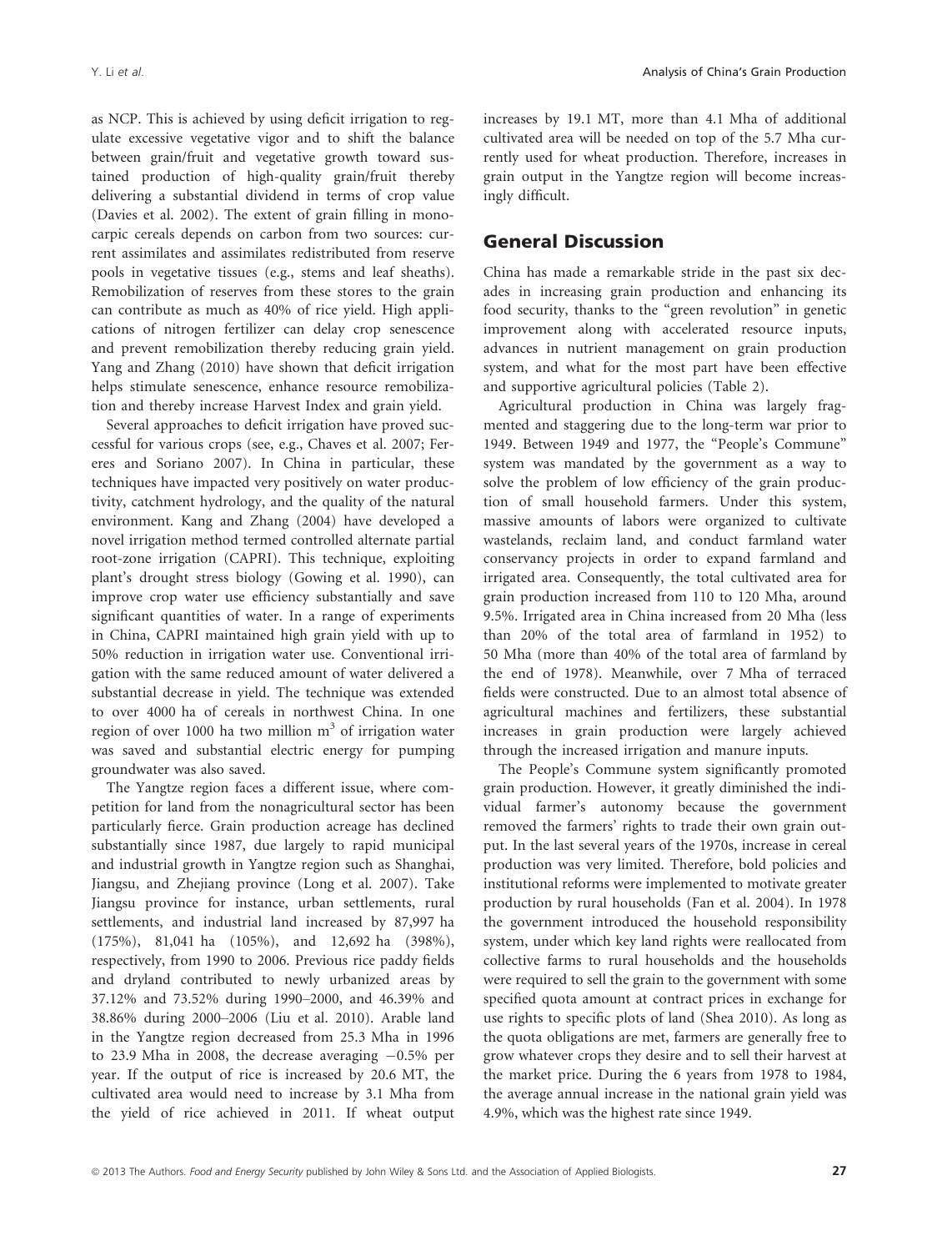Table 2. The policy transformation of grain production between 1949 and 2011.

| Phases                       | Policy description                                                                    | Cultivated <sup>1</sup><br>area (Mha) | Irrigated <sup>1</sup><br>area (Mha) | Chemical <sup>1</sup><br>fertilizers (kg ha <sup>-1</sup> ) | Agricultural <sup>1</sup><br>machine (MkW) |
|------------------------------|---------------------------------------------------------------------------------------|---------------------------------------|--------------------------------------|-------------------------------------------------------------|--------------------------------------------|
| Phase I (1949<br>$-1977$     | Government control from grain production to<br>distribution; People's Commune         | $110 - 120$                           | $<$ 20 $-45$                         | $0.6 - 73.4$                                                | $< 0.2 - 103$                              |
| Phase II (1978<br>$-1984$    | Household responsibility system                                                       | $121 - 113$                           | $45 - 44$                            | 73.3-154                                                    | 117-195                                    |
| Phase III<br>$(1985 - 1998)$ | Household responsibility system; liberation of<br>rural market                        | 109-114                               | $44 - 52$                            | 163-294                                                     | 209-452                                    |
| Phase IV<br>$(1999 - 2003)$  | Household responsibility system; marketization<br>of grain production                 | 113-99                                | $53 - 54$                            | 299-303                                                     | 490-604                                    |
| Phase V (2004<br>$-2011$     | Household responsibility system; marketization<br>of grain production; subsidy policy | $101 - 111$                           | 54 - 62                              | 287-345                                                     | 640-977                                    |
| 2011-beyond                  | Market + technology + service + policy                                                | No change                             | No change                            | Reduce                                                      | Increase                                   |

<sup>1</sup>The data of cultivated area, irrigated area, chemical fertilizers, and agricultural machines were collected from the China Statistical Yearbook published by National Bureau of Statistics of China in 2012.

During the period 1985 and 1998, the Chinese government tried to promote the marketing of agricultural products, which mobilized the farmers' enthusiasm for grain production further. Farmers were anxious to increase input of agricultural materials as much as possible in order to expand grain production. Pesticide use increased by >65%, and the use of fertilizers and agricultural machinery (mainly small tillage and harvesting machine for small farmers) doubled. In 1994, China became the world's largest consumer of chemical fertilizers. Meanwhile, the Chinese government implemented a market reform policy to lower the grain acquisition price and remove price control on other crops and animal products, which expanded the proportion of other crops and animal production. This policy caused many farmers to convert from cereal production to the production of cash crops. During the period 1999 and 2003, the central government withdrew from management of national cereal production and storage; this caused a decrease in the national cereal planting area of 12.2%. The annual growth rate fell to the historical low value of  $-4.1\%$ .

In 2004, the Chinese government started to encourage grain production once again with a series of policies such as subsidy on grain production, fertilizers, and other agricultural materials, using new varieties, and purchasing of agricultural machinery. The government also canceled agricultural tax. In addition to economic incentives and exemptions, the central government commanded provincial governors and mayors to be directly responsible to ensure consistent supplies of basic food. Hence, farmers were once again motivated to produce extra grain. In 2004, China's grain production recovered from a 5-year consecutive decline since 1998 and entered a recovery stage. The annual growth rate of grain yield between 2004 and 2011 was 2.6%, while the corresponding rate in the

rest of the world was 1.1%. While these subsidies promoted massive inputs of agricultural resources by farmers, the crop yield was not improved to the same extent due to a lack of agricultural technology and modern cultivation methods. For instance, the nationwide application of N fertilizers was 30–60% above that of agronomically sound and environmentally sensible recommendations. The problems caused by excessive applications were compounded by application made at inappropriate times of the growing season (e.g., for wheat, 60% of the N was applied before planting and 26% of farmers reported single application times instead of split applications). Handbroadcasting methods were also employed (surface spreading of fertilizers before soil preparation or irrigation) (Zhang et al. 2013). This kind of fertilizer application will not contribute much to increased crop yield but will potentially generate a range of environmental problems, such as greenhouse gas emissions, soil acidification, and N-deposition (Guo et al. 2010; Liu et al. 2013; Zhang et al. 2013). In the future, China must address the following four issues if it is to ensure its food security: (1) How to improve farmers' initiatives for grain production? (2) How to further boost crop yield? (3) How to eliminate/ minimize the environmental costs of grain production? (4) How to recouple grain production with animal production to better recycle manures and protect water quality? The approach to these key questions must be based on effective technical schemes and development of effective extension systems, and policy options.

## Integrated technology for greater yield as well as efficiency

There remains a large yield gap within China. For maize, farmer's yields average 7.9 t  $ha^{-1}$  but the yield potential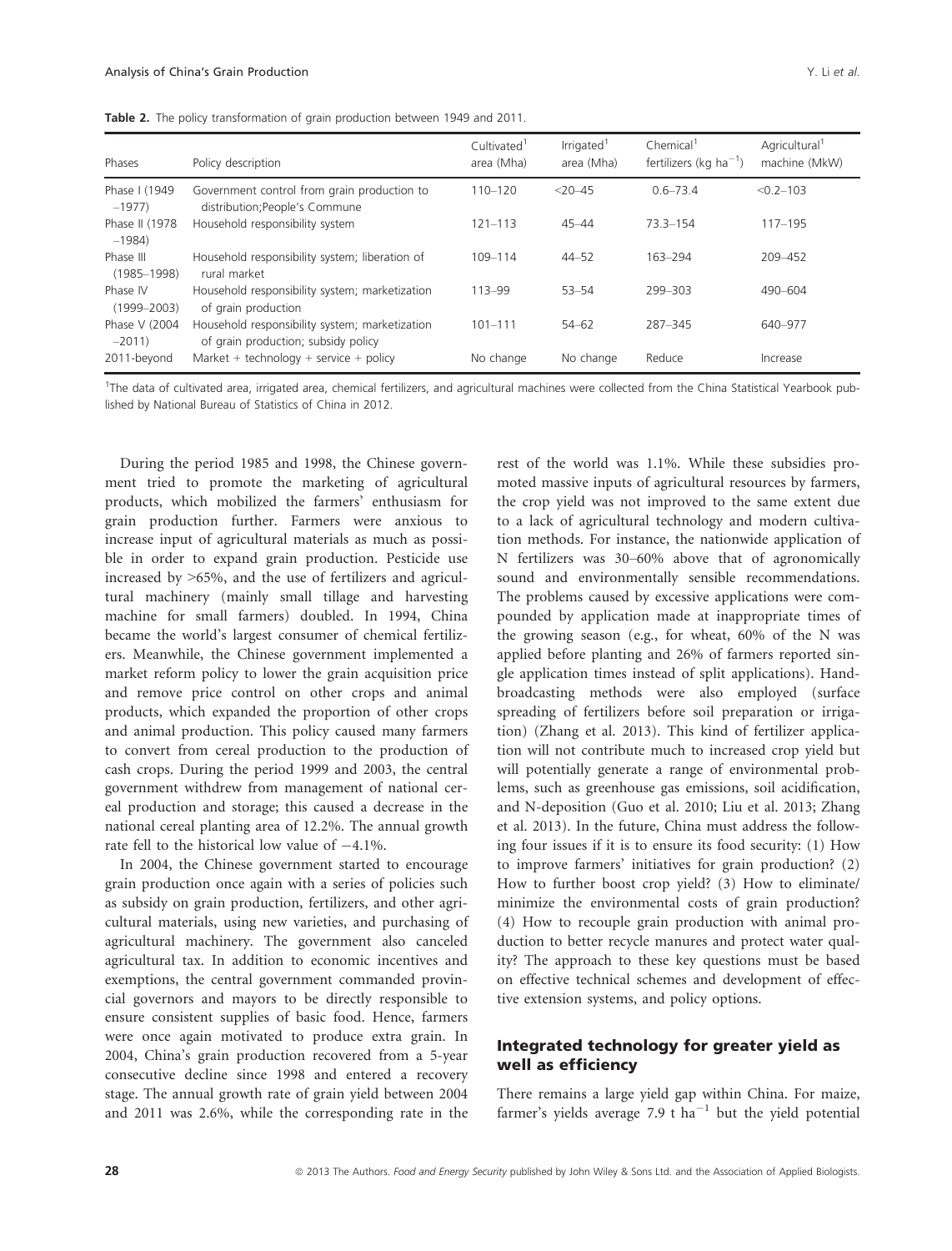is  $16.5$  t ha<sup>-1</sup> with the best recorded yield being 15.4 t ha<sup>-1</sup> (Shen et al. 2013a). The large yield gap is caused by the climate and natural resources constraints, poor water and fertilizer management, and improper crop cultivation practice. Hence, scientists specializing in crop improvement and in advanced crop management techniques (crop cultivation and soil and nutrient management) should collaborate in order to design applicable and optimized technologies to best fit local conditions including root/rhizosphere management (Shen et al. 2013b). Plant breeders need to produce more efficient and productive varieties with increased yield potential (e.g., Reynolds et al. 2010). Agronomists need to develop novel crop management techniques such as manipulating root growth as well as designing better crop canopy (Shen et al. 2013b); soil scientists need to integrate tillage, sustainable fertilizer use, incorporation of crop residues, use of soil amendment, and novel crop rotation practices, and plant nutrition experts should design effective nutrition management systems based both on soil nutrient supply capacity and nutrient requirements of the plant. Efficient extension systems should be established to promote and deliver novel integrated technologies into the hands of hundreds of millions of farmers. Currently, the extension rate for novel technologies applied to grain production is only 35%, and the contribution of the technology to enhanced grain production is around 30–40% in China. In contrast, the rate in many developed countries is as high as 60–80% (Wei 2009). This suggests that economists and sociologists should cooperate to develop a market-oriented extension system designed for different technological integration models and cost-benefit situations for farmer households. In addition, supporting policies, including subsidies, are needed for the application of highly productive and effective technologies.

## Infrastructure building and supporting policies

Urbanization and development of related infrastructural support have been much enhanced in China during the past few decades. However, in rural China, the development of infrastructure has lagged behind. For instance, irrigated land accounts for 55% of the total cultivated crop acreage but irrigation systems are often remarkably low in water use efficiency. Due in part to obsolete equipment and facilities, roughly 50% of the water resource is commonly lost during the process of transportation. Investment in irrigation, with both strategic expansion of irrigated land and enhancement of water use efficiency is essential to promote future crop yield. Furthermore, the small size of individual Chinese farms makes it difficult to use some advanced technologies such as mechanized ploughing and fertilization. In addition, migration of younger people to cities has caused labor shortages in parts of rural China. Moreover, growing demand for animal products and its link to grain production in the future will intensify the competition of water and land use between grain and animal production. In response, to all of this, farmers' cooperatives have emerged in recent years, the reconsolidation of small plots of land into large farms increases efficiency of many cultural processes. Developments such as these might be encouraged by government with support offered through scientific and technological inputs. In addition, road construction in rural China would substantially benefit agricultural development. Furthermore, use of agricultural by-products, such as animal and human wastes, crop residues, green manure, and city sludge is essential to improve soil quality and reduce use of inorganic fertilizers, but many farmers are unwilling to use these organic wastes due to lack of necessary facilities for transportation and distribution. Government intervention to encourage waste processing (storage system and nonhazardous treatment) instead of current "direct discard" practice could be very important for food security and environment safety. Finally, investment in small irrigation and water conservancy infrastructure, land integration, and development of mechanical farming can bear dividends.

## Motivating farmers for enhanced productivity

Due to the low-pricing policy for crop products in China, food production is a low profitability business in general. Farmers are attracted to cities for the cash reward of nonagricultural jobs. There is a lack of economic incentive for farmers to spend time and money on new technologies for grain production. Although the government encourages farmers to participate in farming through a series of subsidy programs, these subsidies fail to encourage farmers to use more advanced technology for enhanced productivity. From the perspective of the subsidy on per unit land, in 2008 Chinese farmers received a subsidy at 34.4 USD/acre, which is similar to what an American farmer would receive from the US subsidy program (at 30–50 USD/acre) (Huang et al. 2011b). However, the average Chinese farm household only farms 1.5 acre of land, making the seemingly substantial subsidies trivial for an average Chinese farmer (Chen et al. 2011). Also, ongoing differentiated subsidies have resulted in the change in cropping structure, reducing the areas committed to soybeans and oil plants. If food production is to continue to increase, the present policy on subsidies needs to be adjusted, and infrastructure construction needs to be subsidized (not just facilities for agricultural production, but also including roads, communication and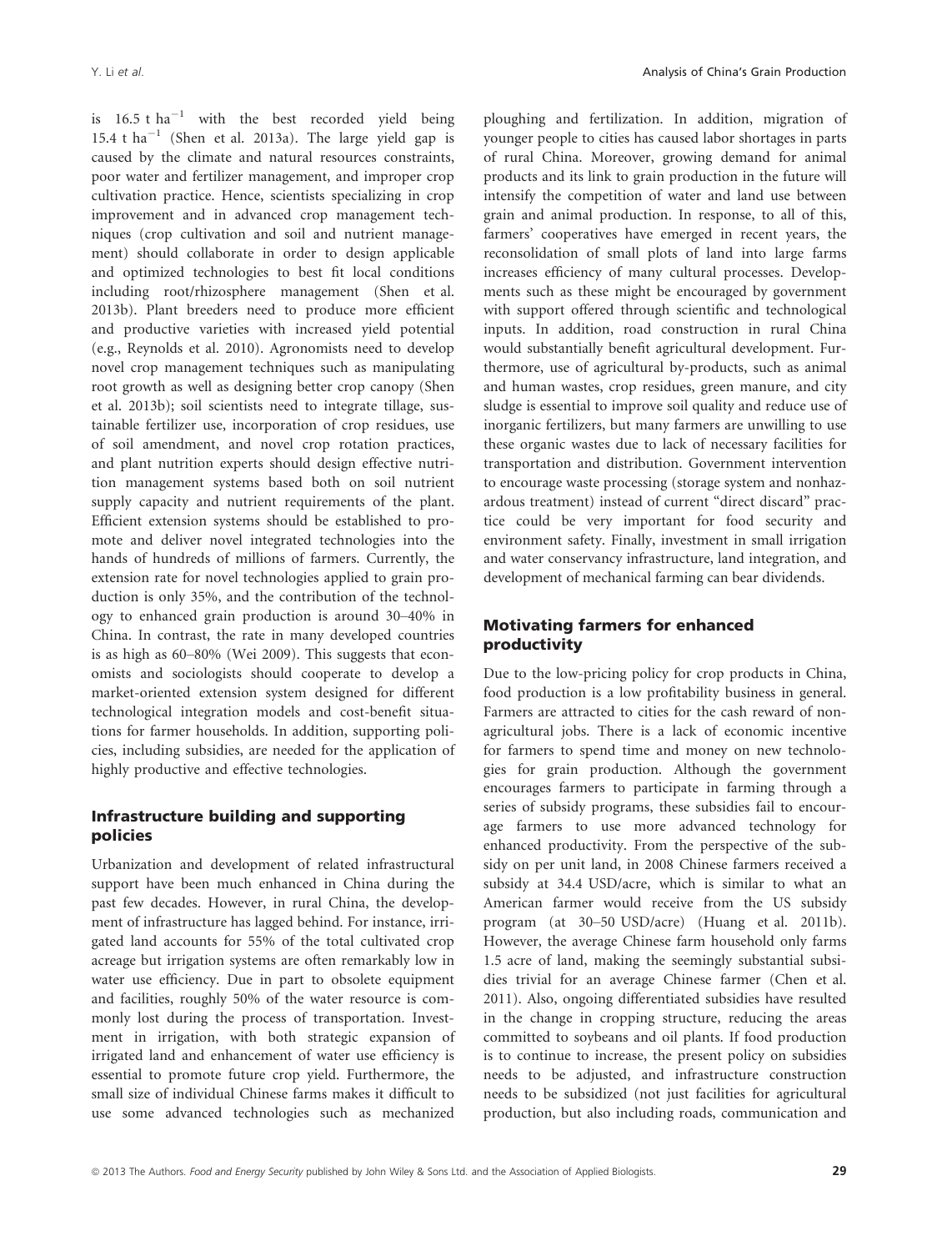energy), prices of agricultural products should be protected, extension systems must be developed, agricultural credit systems must be established, and farmer cooperatives should be encouraged. These measures can be crucial to motivate farmers, promote technological advances, and to safeguard the increase in food production.

# Conclusion

At present, China's food security is relatively sound at the national level. However, future food security is threatened by anthropogenic (Wilkinson et al. 2012), sociopolitical and policy factors. In addition, soil degradation, water scarcity, severe pollution, and declining efficiency of fertilizer application have become more and more prominent as the consequences of the current grain production development model. How to sustainably support a growing population and its changing appetite and dietary needs has been a concern and will continue to be high priority on the national policy agenda. The technology currently adopted for crop production does not generate maximum efficiency; but on the other hand, it provides huge potential to increase the unit production in China. Future adoption of an integrated management technology could be one way of boosting grain production for years to come. Therefore, innovations in both policy formulation and technology can be promoted for the sustainability of grain production in China. Government investments in agriculture must lean toward some technology extensions, households should be encouraged in particular to use new agricultural technology, and useful knowledge on utilization of resources should be wildly available to help farmers make full use of resources under a limited resource budget. Policies of this kind should be combined with both environmental considerations and active consideration of new social policies aimed at increasing the availability of good quality safe food. Particular attention should be given to ensure that evolving dietary changes are both environmentally sustainable and health promoting.

# Acknowledgments

The authors appreciate funding for this study provided by the National Basic Research Program of China (973 Program: 2009CB118608), the Innovative Group Grant of Natural Science Foundation of China (NSFC) (31121062), and the Special Fund for Agro scientific Research in the Public Interest (201203079 and 201103003). W. J. D. thanks CIMMYT for financial support.

# Conflict of Interest

None declared.

### References

- Brown, M. E., and C. C. Funk. 2008. Food security under climate change. Science 319:580–581.
- Chaves, M. M., T. P. Santos, C. R. Souse, M. F. Ortuno, M. L. Rodriguez, C. M. Lopes, et al. 2007. Deficit irrigation in grapevine improves water-use efficiency while controlling vigour and production quality. Ann. Appl. Biol. 150:237–252.
- Chen, J. 2007. Rapid urbanization in China: a real challenge to soil protection and food security. Catena 69:1–15.
- Chen, X. P., Z. L. Cui, P. M. Vitousek, K. G. Cassman, P. A. Matson, J. S. Bai, et al. 2011. Integrated soil–crop system management for food security. Proc. Natl Acad. Sci. USA 108:6399–6404.
- Davies, W. J., S. Wilkinson, and B. Loveys. 2002. Stomatal control by chemical signalling and the exploitation of this mechanism to increase water use efficiency in agriculture. New Phytol. 153:449–460.
- Fan, S. G., L. X. Zhang, and X. B. Zhang. 2004. Reforms, investment, and poverty in rural China. Econ. Dev. Cult. Change 52:395–421.
- Fan, M. S., J. B. Shen, L. X. Yuan, R. F. Jiang, X. P. Chen, W. J. Davies, et al. 2011. Improving crop productivity and resource use efficiency to ensure food security and environmental quality in China. J. Exp. Bot. 63:13–24.
- Fereres, E., and M. A. Soriano. 2007. Deficit irrigation for reducing agricultural water use. J. Exp. Bot. 58:147–159.
- Food and Agricultural Organization. 2012a. Production of crops. Available at http://faostat.fao.org/site/567/default. aspx#ancor (accessed 20 December 2012).
- Food and Agricultural Organization. 2012b. Food uptake per capita. Available at http://faostat.fao.org/site/610/default. aspx#ancor (accessed 20 December 2012).
- Godfray, H. C. J., J. R. Beddington, I. R. Crute, L. Haddad, D. Lawrence, J. F. Muir, et al. 2010. Food security: the challenge of feeding 9 billion people. Science 327:812–818.
- Gowing, D. J., W. J. Davies, and H. G. Jones. 1990. A positive root-sourced signal as an indicator of soil drying in apple, malus  $\times$  domestica bork. J. Exp. Bot. 41:1535–1540.
- Guo, J. H., X. J. Liu, Y. Zhang, J. L. Shen, W. X. Han, W. F. Zhang, et al. 2010. Significant acidification in major Chinese croplands. Science 327:1008–1010.
- Heilig, G. K. 1997. Anthropogenic factors in land-use change in China. Popul. Dev. Rev. 23:139–168.
- Huang, J. K., C. Pray, and S. Rozelle. 2002. Enhancing the crops to feed the poor. Nature 418:678–684.
- Huang, J. K., X. B. Wang, H. Y. Zhi, Z. R. Huang, and S. Rozelle. 2011a. Subsidies and distortions in China's agriculture: evidence from producer-level data. Aust. J. Agric. Resour. Econ. 55:53–71.
- Huang, J. K., X. B. Wang, H. Y. Zhi, Z. R. Huang, and S. Rozelle. 2011b. The effect on the grain production by the subsidy on grain production and the agricultural materials in China. Agro. Econ. 1:4–12 (in Chinese).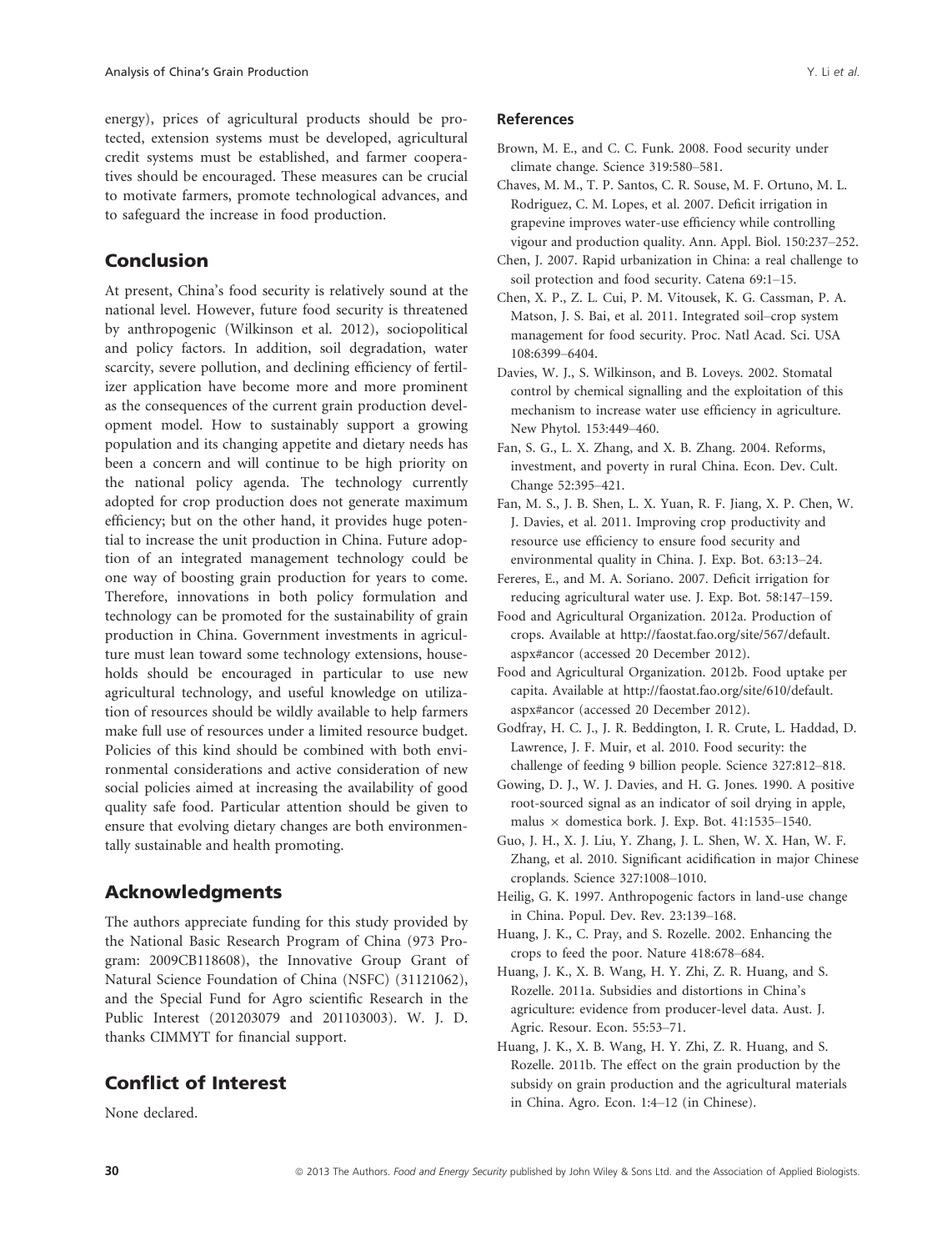Jagerskog, A., and T. J. Clausen. 2012. Feeding a thirsty world-challenges and opportunities for a water and food secure future. Report no. 31. Stockholm International Water Institute. Available at http://www.siwi.org/documents/ Resources/Reports/Feeding\_a\_thirsty\_world\_2012worldwater week report 31.pdf (accessed 12 April 2013).

Jiang, Q. G., H. W. Cui, and Y. H. Li. 2009. Study on dynamic change of wetland in Sanjiang Plain, Northeast China. J. Jilin Univ. 39:1127–1133 (in Chinese).

Kang, S. Z., and J. H. Zhang. 2004. Controlled alternate partial root-zone irrigation: its physiological consequences and impact on water use efficiency. J. Exp. Bot. 55:2437–2446.

Kang, S. Z., X. L. Su, L. Tong, J. H. Zhang, L. Zhang, and W. J. Davies. 2008. A warning from an ancient oasis: intensive human activities are leading to potential ecological and social catastrophe. Int. J. Sust. Dev. World 15:440–447.

Khan, S., M. A. Hanjra, and J. X. Mu. 2009. Water management and crop production for food security in China: a review. Agric. Water Manage. 3:349–360.

Li, J. M., S. Inanaga, Z. H. Li, and A. E. Eneji. 2005. Optimizing irrigation scheduling for winter wheat in the North China Plain. Agric. Water Manage. 76:8–23.

Li, Y. X., W. F. Zhang, L. Ma, G. Q. Huang, O. Oenema, F. S. Zhang, et al. 2013. An analysis of China's fertilizer policies and its impacts on the industry and the environment. J. Environ. Qual. 42:972–981.

Lin, B., and J. K. Li. 1989. Fertilizer efficiency and measures to raise fertilizer efficiency in China. Acta Pedol. Sin. 26:273– 279 (in Chinese with English abstract).

Liu, J. H. 2002. Studies on technical strategies of China's food security. China Agri. Univ., Beijing.

Liu, C. M., X. Y. Zhang, and Y. Q. Zhang. 2002. Determination of daily evaporation and evapotranspiration of winter wheat and maize by large-scale weighing lysimeter and micro-lysimeter. Agric. Forest Meteorol. 111:109–120.

Liu, Y. S., J. Y. Wang, and H. L. Long. 2010. Analysis of arable land loss and its impact on rural sustainability in Southern Jiangsu Province of China. J. Environ. Manage. 91:646–653.

Liu, X. J., Y. Zhang, W. X. Han, A. H. Tang, J. L. Shen, Z. L. Cui, et al. 2013. Enhanced nitrogen deposition over China. Nature 494:459–462.

Lobell, D. B., M. B. Burke, C. Tebaldi, M. D. Mastrandrea, W. P. Falcon, and R. L. Naylor. 2008. Prioritizing climate change adaptation needs for food security in 2030. Science 319:607–610.

Long, H. L., G. P. Tang, X. B. Li, and G. K. Heilig. 2007. Socio-economic driving forces of land-use change in Kunshan, the Yangtze River Delta economic area of China. J. Environ. Manage. 83:351–364.

Matsuno, Y., M. Giardano, and R. Barker. 2007. Transfer of water from irrigation to other uses: lessons from case studies. Paddy Water Environ, 5:211.

Meng, Q. F., Q. P. Sun, X. P. Chen, Z. L. Cui, S. C. Yue, F. S. Zhang, et al. 2012. Alternative cropping systems for

sustainable water and nitrogen use in the North China Plain. Agric. Ecosyst. Environ. 146:93–102.

- Ministry of Finance of China. 2012. Subsidy. Available at http://jjs.mof.gov.cn/zhengwuxinxi/zhengcefagui/200807/ t20080728\_59130.html (accessed 12 November 2012).
- Ministry of Water Resource of China. 2012. Water resource. Available at http://www.mwr.gov.cn/zwzc/hygb/szygb/ qgszygb/201204/t20120426\_319578.html (accessed 14 February 2012).

National Bureau of Statistics of China. 2012. China Statistical Yearbook. China Statistics Press, Beijing.

Nie, F. Y., J. Y. Bi, and X. B. Zhang. 2010. Study on China's food security status. Agric. Sci. Procedia 1:301–310.

Parry, M. A. J., M. Reynolds, M. E. Salvucci, C. Raines, P. J. Andralojc, X. G. Zhu, et al. 2011. Raising yield potential of wheat: increasing photosynthetic capacity and efficiency. J. Exp. Bot. 62:453–468.

Piao, S. L., P. Ciais, Y. Huang, Z. H. Shen, S. S. Peng, J. S. Li, et al. 2010. The impacts of climate change on water resources and agriculture in China. Nature 467:43–51.

Reynolds, M. P., D. Bonnett, S. Chapman, R. Furbank, Y. Manes, D. Mather, et al. 2010. Raising yield potential of wheat: (I) overview of a consortium approach and breeding strategies. J. Exp. Bot. 62:439–452.

Rosegrant, M., and S. Cline. 2003. Global food security: challenges and policies. Science 302:1917–1919.

Shea, E. Y. P. 2010. Understanding China's grain procurement policy from a perspective of optimization. China Econ. Rev. 21:639–649.

Shen, J. B., Z. L. Cui, Y. X. Miao, G. H. Mi, H. Y. Zhang, M. S. Fan, et al. 2013a. Future transformation of agriculture in China: from intensive to double high. Global Food Secur. 2:1–8.

Shen, J. B., C. J. Li, G. H. Mi, L. Li, L. X. Yuan, R. F. Jiang, et al. 2013b. Maximizing root/rhizosphere efficiency to improve crop productivity and nutrient use efficiency in intensive agriculture of China. J. Exp. Bot. 64: 1181–1192.

Sun, H. Y., Y. J. Shen, Q. Yu, G. N. Flerchinger, Y. Q. Zhang, C. M. Liu, et al. 2010. Effect of precipitation change on water balance and WUE of the winter wheat-summer maize rotation in the North China Plain. Agric. Water Manage. 97:1139–1145.

Tansey, G. 2013. Food and thriving people: paradigm shifts for fair and sustainable food systems. Food Energy Secur. doi:10.1002/fes3.22.

United Nations, Department of Economics and Social Affairs. 2012. Population. Available at http://esa.un.org/unpd/wpp/ unpp/panel\_population.htm (accessed 25 November 2012).

Wang, H. X., C. M. Liu, and L. Zhang. 2002. Water-saving agriculture in China: an overview. Adv. Agron. 75:135–171.

Wang, E. L., Q. Yu, D. R. Wu, and J. Xia. 2008a. Climate, agricultural production and hydrological balance in the North China Plain. Int. J. Climatol. 28:1959–1970.